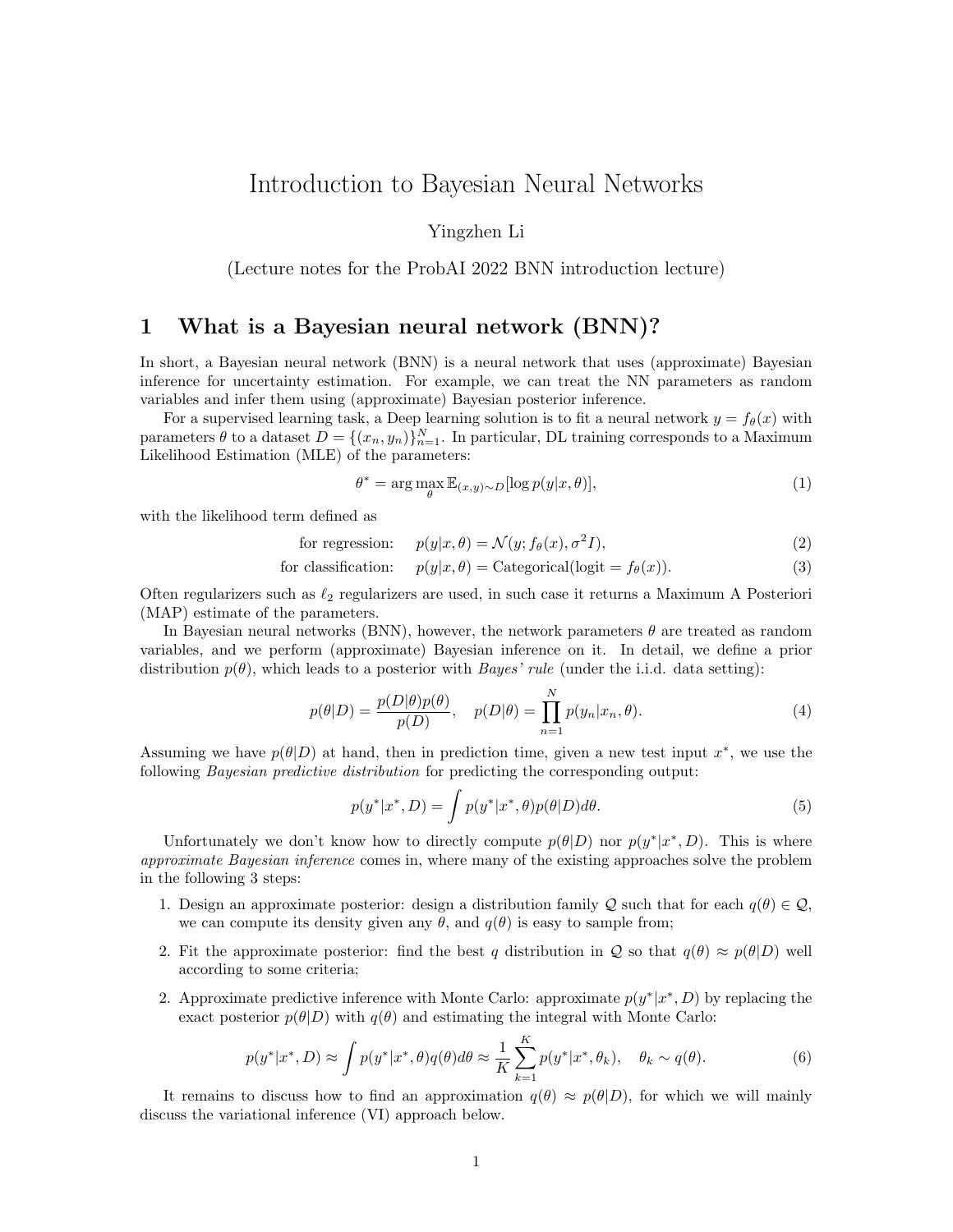## 2 Bayes-by-backprop: Mean-field VI for BNNs

### 2.1 Foundations of variational inference (VI)

As discussed above, we need to find an approximation  $q(\theta) \approx p(\theta|D)$ . A natural way to do so is to minimise some divergence measure that tells the difference between  $q(\theta)$  and  $p(\theta|D)$ . In particular, variational inference (VI) uses the KL divergence and finds the best approximate posterior within a distribution family  $Q$  (e.g., all Gaussians):

$$
q^*(\theta) = \arg\min_{q \in Q} KL[q(\theta)||p(\theta|D)], \quad KL[q(\theta)||p(\theta|D)] = \mathbb{E}_q[\log q(\theta) - \log p(\theta|D)]. \tag{7}
$$

However, we cannot directly compute this KL as we don't know how to compute  $p(\theta|D)$  in the first place. Fortunately we can re-write the KL to an equivalent objective: notice that by taking the logarithm on the both sides of the Bayes' rule:

$$
\log p(\theta|D) = \log \frac{p(D|\theta)p(\theta)}{p(D)} = \log p(D|\theta) + \log p(\theta) - \log p(D),\tag{8}
$$

which means (notice that  $\log p(D)$  is a constant w.r.t. q and  $\theta$ ):

$$
KL[q(\theta)||p(\theta|D)] = \mathbb{E}_q[\log q(\theta) - \log p(D|\theta) - \log p(\theta)] + \log p(D)
$$
  
=  $\log p(D) - (\mathbb{E}_q[\log p(D|\theta)] - KL[q(\theta)||p(\theta)])$   
:=  $\log p(D) - ELBO(q, D).$  (9)

In other words, the below optimisation problems are equivalent:

$$
\min_{q \in Q} KL[q(\theta)||p(\theta|D)] \quad \Leftrightarrow \quad \max_{q \in Q} ELBO(q, D),
$$
\n
$$
ELBO(q, D) = \mathbb{E}_{q}[\log p(D|\theta)] - KL[q(\theta)||p(\theta)].
$$
\n(10)

One can think about the ELBO as a combination of two terms:

- Data fitting:  $\mathbb{E}_q[\log p(D|\theta)]$  measures on average how good neural networks with parameters sampled from  $q$  fit the training data.
- Complexity regularization:  $KL[q(\theta)||p(\theta)]$  describes the amount of changes of q from the prior p. In BNN literature the prior  $p$  on weights are often set to be less informative (e.g., Gaussian with zero mean and large variance), in such case the KL term can also be viewed as regularizing the complexity of q.

These interpretations also leads to a "tempered ELBO" that is often used in practice:

$$
ELBO_{\beta}(q, D) = \mathbb{E}_{q}[\log p(D|\theta)] - \beta KL[q(\theta)||p(\theta)],
$$
\n(11)

which strives to balance between the data fitting quality and the complexity of  $q$ .

#### 2.2 Bayes-by-backprop: Mean-field VI for BNNs

Now let's discuss MFVI-BNN (also named Bayes-by-backprop) [\[Blundell et al.,](#page-8-0) [2015\]](#page-8-0) as a specific example. In this case we define the  $Q$  family as all possible *fully factorised distributions*. In detail, assume  $\theta = \{(W^l, b^l)\}_{l=1}^L$  for an L-layer BNN. Then a fully factorised approximation looks like

$$
q(\theta) = \prod_{l=1}^{L} q(W^l)q(b^l), \quad q(W^l) = \prod_{ij} q(W^l_{ij}), \quad q(b^l) = \prod_i q(b^l_i).
$$
 (12)

Assuming Gaussian distrbutions further:

$$
q(W_{ij}^l) = \mathcal{N}(W_{ij}^l; M_{ij}^l, V_{ij}^l), \quad q(b_i^l) = \mathcal{N}(b_i^l; m_i^l, v_i^l).
$$
\n(13)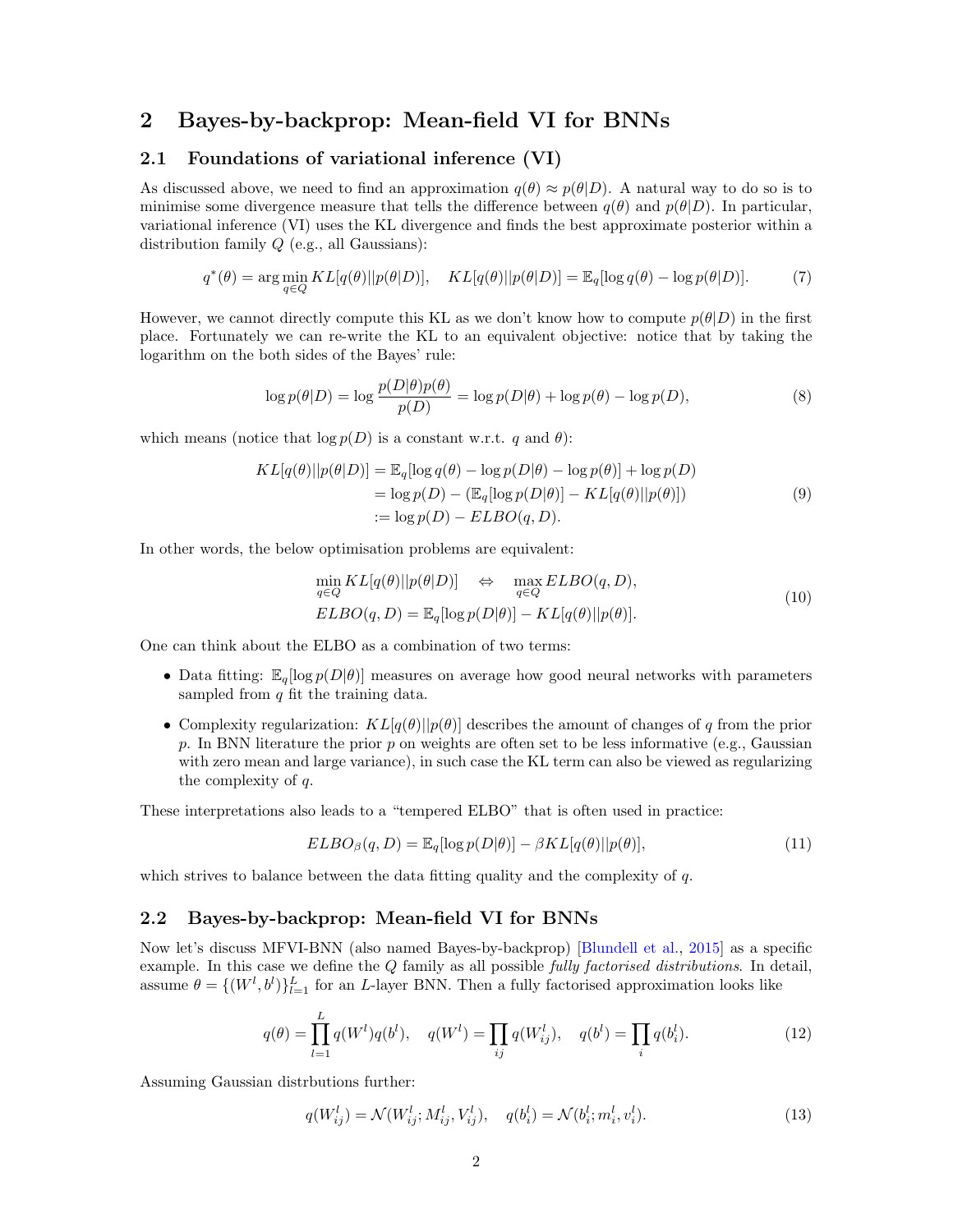Therefore the variational parameters to be optimised are the mean parameters  $\{M_{ij}^l, m_i^l\}$  and variance parameters of the  $q$  distribution. Note that as variance is positive, one cannot directly optimize w.r.t.  $\{V_{ij}^l, v_i^l\}$  without constraints. Instead in practice we often define e.g., log  $V_{ij}^l$  as a free-parameter to be optimized. Collecting all the parameters into vector and matrix forms, we have

Variational parameters of mean-field Gaussian:  $\{M^l, m^l, \log V^l, \log v^l\}_{l=1}^L$ , (14)

where the logarithm in above equation is applied element-wise.

We now turn to the optimization of the ELBO. If factorised and isotropic Gaussian prior is used for  $\theta$ , then we can compute the KL regularizer as

$$
KL[q(\theta)||p(\theta)] = \sum_{l=1}^{L} KL[q(W^l)||p(W^l)] + KL[q(b^l)||p(b^l)],
$$
\n(15)

where  $KL[q(W^l)||p(W^l)]$  and  $KL[q(b^l)||p(b^l)]$  are KL divergences between two factorised Gaussians, which have analytic solutions.

For the data-fit term  $\mathbb{E}_q[log p(D|\theta)],$  the expectation remains intractable since  $p(D|\theta)$  is defined using neural networks (i.e., non-linear transform of  $\theta$ ). Also for optimization we need to be able to compute the gradient of this data fit term w.r.t. the mean and variance parameters of  $q(\theta)$ . This problem is solved using *Monte-Carlo sampling* and the *reparameterisation trick* [\[Kingma and](#page-8-1) [Welling,](#page-8-1) 2013. In detail, for a Gaussian distribution  $q(\theta) = \mathcal{N}(\theta; \mu, \text{diag}(\sigma^2))$ , getting a sample  $\theta_k \sim q$  is computed as follows:

$$
\theta_k = \mu + \sigma \odot \epsilon_k, \quad \epsilon_k \sim \mathcal{N}(0, I), \tag{16}
$$

with ⊙ denoting the element-wise product. This means we can estimate the data fit term with Monte-Carlo as follows, where  $\mu = \{M^l, m^l\}_{l=1}^L$  and  $\sigma^2 = \{V^l, v^l\}_{l=1}^L$ :

$$
\mathbb{E}_q[\log p(D|\theta)] \approx \frac{1}{K} \sum_{k=1}^K \log p(D|\mu + \sigma \odot \epsilon_k), \quad \epsilon_k \sim \mathcal{N}(0, I). \tag{17}
$$

Lastly, when the dataset  $D$  contains many datapoints, one might want to run mini-batch training, i.e., stochastic gradient descent (SGD). This is possible for VI: notice that under the i.i.d. data setting,

$$
\log p(D|\theta) = \sum_{n=1}^{N} \log p(y_n | x_n, \theta) = N \mathbb{E}_{(x,y) \sim D} [\log p(y | x, \theta)].
$$
\n(18)

This means we can estimate  $\mathbb{E}_{(x,y)\sim D}[\log p(y|x,\theta)]$  using a mini-batch of the data: assume that  $(x_1, y_1), ..., (x_m, y_m) \sim D$ :

$$
\mathbb{E}_{(x,y)\sim D}[\log p(y|x,\theta)] \approx \frac{1}{M} \sum_{m=1}^{M} \log p(y_m|x_m,\theta). \tag{19}
$$

Combining all the sampling estimate together, we can compute the ELBO objective as follows, using  $K = 1$  Monte-Carlo sample for  $\theta$ :

$$
ELBO_{\beta}(q, D) \approx \frac{N}{M} \sum_{m=1}^{M} \log p(y_m | x_m, \mu + \sigma \odot \epsilon) - \beta KL[q(\theta) || p(\theta)], \quad \epsilon \sim \mathcal{N}(0, I). \tag{20}
$$

## 3 Other choices of approximate posterior

Given the practical issues of MFVI in calibrated uncertainty estimation, a natural question is to ask whether other design of the q distribution would return better results. Within the Gaussian family, Gaussians with full-rank covariance matrices are more expressive than factorised Gaussians.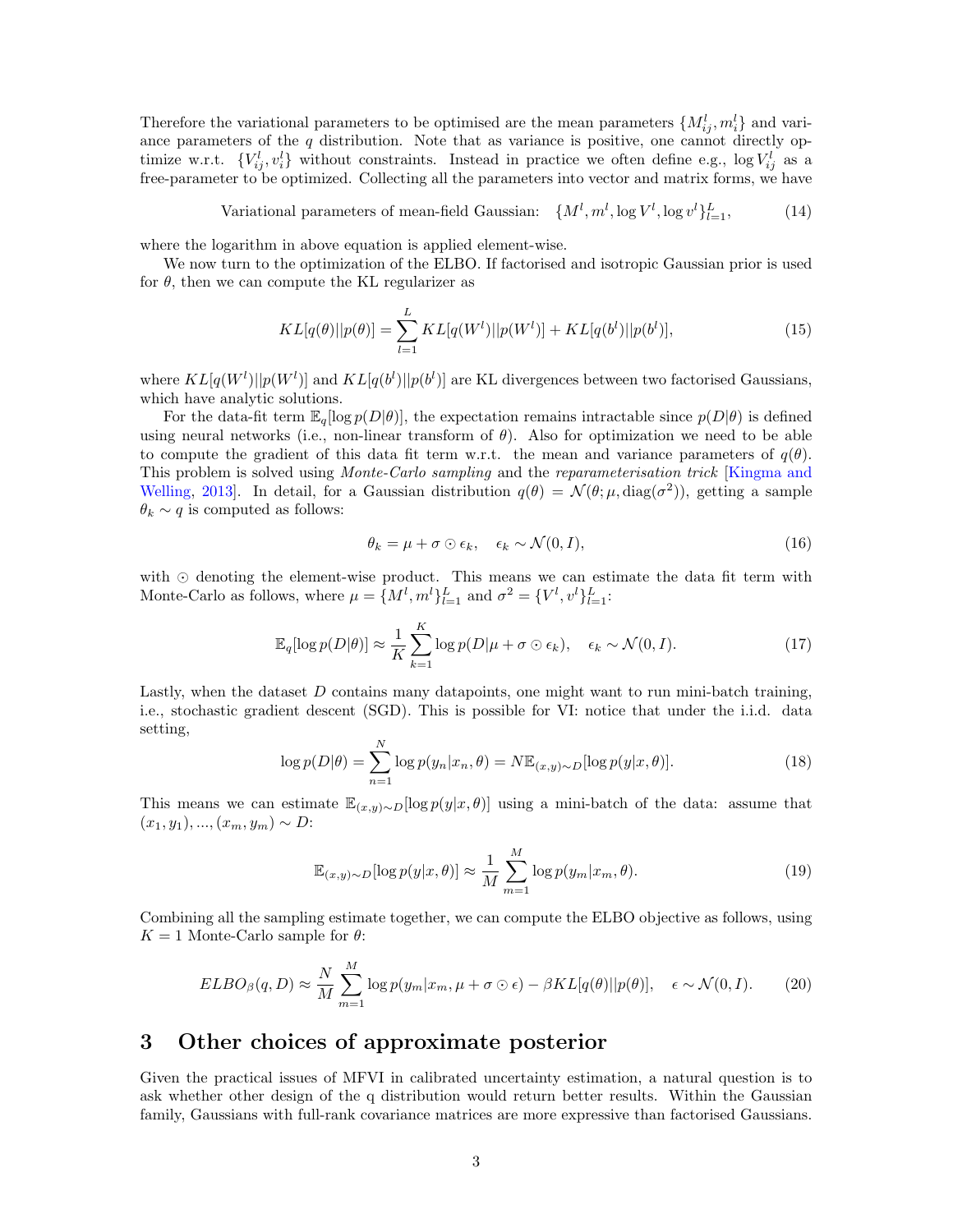But at the same time, it requires much more variational parameters if we were to use full covariance Gaussians for every layer. For example, a hidden layer with both input and output dimensions as 50 would need  $50 \times 50 = 2500$  parameters for parameterising the mean, but  $\sum_{i=1}^{50\times 50} i = 3126250$ parameters for parameterising the (symmetric) full covariance matrix! Therefore, when selecting the q distribution family, one needs to also consider the computational  $\&$  memory costs for such approximation.

In below we will discuss 2 more "economic" solutions:

- 1. The so-called "last-layer BNN" approach: only apply full-covariance Gaussian posterior approximation to the last layer of the network, and use MLE/MAP solutions for the previous layers.
- 2. Monte Carlo dropout (MC-dropout): adding dropout layers to the network, and in test time, run multiple forward passes with dropout.

### 3.1 Last-layer BNN with full covariance Gaussian approximation

For this "last-layer BNN" approach, the  $q$  distribution is defined differently for different layers:

$$
q(W^l, b^l) = \delta(W^l = M^l, b^l = m^l), \quad l = 1, ..., L,
$$
  
\n
$$
q(\theta^L) = \mathcal{N}(\theta^L; \mu^L, \Sigma^L), \quad \theta^L = \{W^L, b^L\}, \mu^L = \{M^L, m^L\}.
$$
\n(21)

In other words, we use deterministic network layers for all but the last layer, and for the last layer we use a Gaussian approximation with a full-rank covariance matrix. The corresponding ELBO objective then becomes

$$
ELBO_{\beta}(q, D) = \mathbb{E}_{q}[\log p(D|\theta)] - \beta KL[q(\theta^{L})||p(\theta^{L})],
$$
\n(22)

which in practice means we only sample the last layer's weight and compute the KL regulariser for the last layer.

In regression tasks with Gaussian likelihood, this approach can be viewed as performing Bayesian linear regression but with non-linear input feature computed by previous neural network layers. So this means, given fixed parameters  $\theta^{1:L-1} = \{M^l, m^l\}_{l=1}^{L-1}$  for all the previous layers, the variational parameters  $\{\mu^L, \Sigma^L\}$  can be analytically calculated, if we use full batch for training. In practice we may still prefer optimising the ELBO to find the optimal Gaussian posterior approximation for the last layer, which can leverage SGD-based optimisation methods, and this approach can be applied to other cases such as classification (thus more general).

### 3.2 Monte Carlo dropout

For the Monte Carlo dropout (MC-dropout) method [\[Gal and Ghahramani,](#page-8-2) [2016\]](#page-8-2) with dropout probability  $\pi$ , the q distribution is a mixture of delta measures. Specifically, for a layer with parameters  $\{W^l, b^l\}, W^l \in \mathbb{R}^{d_{out} \times d_{in}}, b^l \in \mathbb{R}^{d_{out}},$  the q distribution is

$$
q(W^l, b^l) = \prod_{i=1}^{d_{out}} q(W_i^l, b_i^l)
$$
  
\n
$$
q(W_i^l, b_i^l) = \pi \delta(W_i^l = 0, b_i^l = 0) + (1 - \pi) \delta(W_i^l = M_i^l, b_i^l = m_i^l),
$$
\n(23)

with variational parameter for the layer as  $\{M^l, m^l\}, M^l \in \mathbb{R}^{d_{out} \times d_{in}}, m^l \in \mathbb{R}^{d_{out}}$ . This means there are two equivalent way to compute  $\mathbb{E}_q[\log p(y|x, \theta)]$  with Monte Carlo: for the forward pass of a layer, below computations are equivalent:

- 1. drop weights: sample  $W^l, b \sim q(W^l, b^l)$ , then compute  $y = x(W^l)^T + b^l$ ;
- 2. drop units: compute  $\hat{y} = x(M^l)^T + m^l$ , then apply dropout  $y =$  dropout $(\hat{y}; \pi)$ .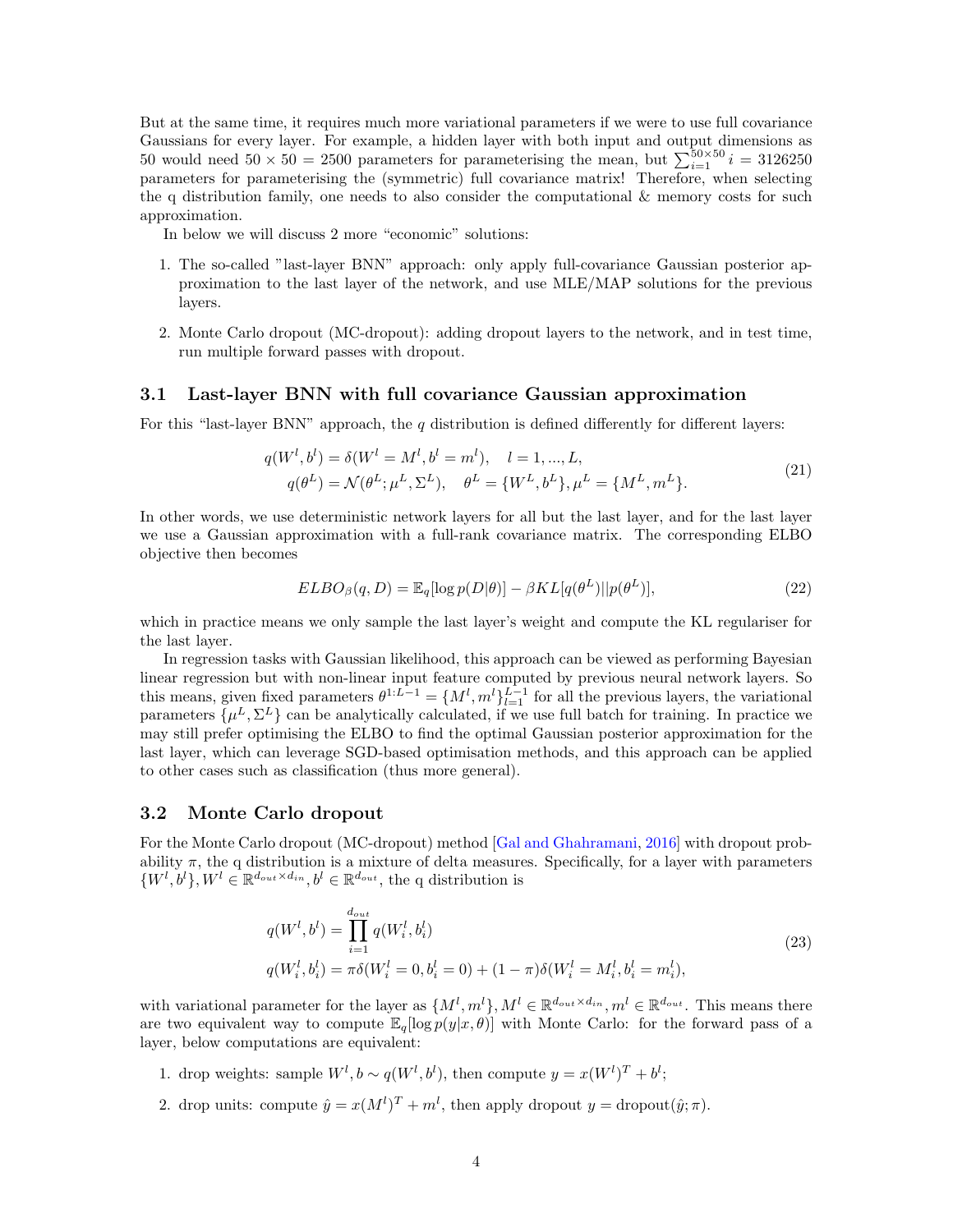The KL[q||p] regularizer for MC-dropout is ill-defined for Gaussian prior  $p(\theta)$ . In practice this is replaced by an  $\ell_2$  regularizer, i.e.,  $\frac{1-\pi}{2\sigma_{\text{prior}}^2} ||M^l||_2^2$  for the weight variational parameter  $M^l$  (and similarly for  $m^l$ ). The intuition is the following: the q distribution used in MC-dropout is the limiting distribution of the following mixture of Gaussian distribution:

$$
q(\theta_i^l) = \lim_{\eta \to 0} \pi \mathcal{N}(\theta_i^l; 0, \eta I) + (1 - \pi) \mathcal{N}(\theta_i^l; \mu_i^l, \eta I), \quad \theta_i^l = \{W_i^l, b_i^l\}, \mu_i^l = \{M_i^l, m_i^l\}.
$$
 (24)

This permits a valid KL divergence  $KL[q(\theta_i^l)||p(\theta_i^l)]$  if using Gaussian prior and  $\eta > 0$ , which includes a term that approximately equals to  $\frac{1-\pi}{2\sigma_{\text{prior}}^2} ||M^l||_2^2$  for the weight variational parameter  $M^l$  (and similarly for  $m^l$ ). The other terms in that KL regulariser depends on  $\eta$  which will diverge to infinity when  $\eta \to 0$ , and in MC-dropout those terms are dropped. In other words, the q distribution in MC-dropout is improper in the sense that approximating a continuous variable posterior distribution with "mixture of delta measures" results in infinite KL which is poor. But in practice MC-dropout can still provide quick posterior approximates (especially in function space) and it has shown to provide useful uncertainty information in downstream tasks.

### 4 Case study 1: Bayesian optimisation with VI-BNNs

### 4.1 What is Bayesian optimisation (BO)?

Assume you are interested in optimising a function

$$
x^* = \arg\max_{x \in \mathcal{X}} f_0(x),\tag{25}
$$

but you don't actually know the analytic form of  $f(x)$ . Rather, you only have access of it as a "black-box", where you provide an input x to this "black-box", and it will return you a (noisy version of) output  $y = f_0(x) + \epsilon$ .

Bayesian optimisation (BO) [\[Snoek et al.,](#page-8-3) [2012\]](#page-8-3) is a class of methods that tackle this challenge. To motivate BO, let's imagine you already have a set of datapoints  $D = \{(x_n, y_n)\}_{n=1}^N$  collected

by sending the queries  $x_1, ..., x_N$  to the above mentioned "black-box". Then we can fit a *surrogate* function  $f_{\theta}(x)$  to data. In large data limit  $(N \to +\infty)$ , with flexible enough model, we expect  $f_{\theta}(x)$ to be very close, if not identical, to the ground-truth function  $f_0(x)$ . In such case we can solve the optimisation problem by finding  $x^* = \arg \max_{x \in \mathcal{X}} f_{\theta}(x)$  instead, which is tractable.

However, in practice we don't have such a big dataset to train the surrogate model. This is especially the case if the "black-box" corresponds to an expensive experiment (e.g., training a Transformer network where x represents the hyper-parameter settings). In such scenario  $f_{\theta}(x)$  will be quite different from  $f(x)$  in most of the unseen input locations. But at the end of the day, we are only interested in the maximum of  $f_0(x)$  rather than the value of  $f_0(x)$  at all possible input locations. This means training the surrogate model with very large datasets is unnecessary, and it is possible to use some smart algorithms that can find the optimum of  $f_0$  without excessive queries to the "black-box".

The key idea of BO is to optimise  $f_0$  using "helps" from the surrogate  $f_\theta$  by taking the uncertainty of model fitting into account. It aims to find the optimum of  $f_0$  with least amount of queries to the expensive "black-box". Specifically, there are 3 ingredients of an BO method:

- 1. Acquisition function: use the current estimated surrogate function  $f_{\theta}(x)$  and its uncertainty estimate to compute an acquisition function  $a(x)$ ;
- 2. Query the "black-box": find the next input  $x_*$  to query by maximising the acquisition function:  $x_* = \arg \max_x a(x)$ , and query the corresponding output value  $y_* = f_0(x_*) + \epsilon_*;$
- 3. Surrogate model update: given new queried result  $(x_*, y_*)$  and historical data D, update  $D \leftarrow D \cup \{(x_*, y_*)\}$ , and use this new dataset D to update the surrogate model and its uncertainty estimate.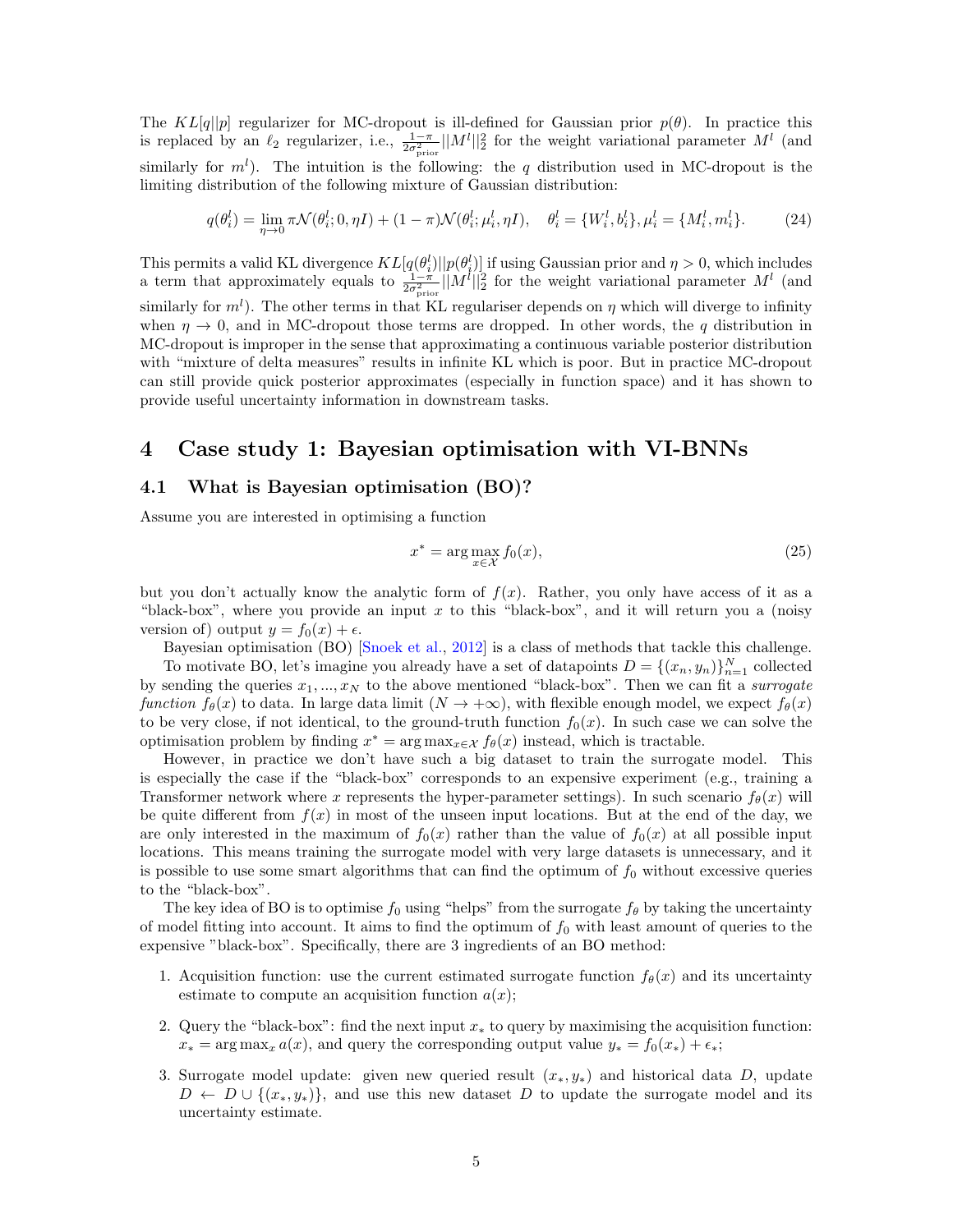At the beginning since the model is uncertain, a good acquisition function will take uncertainty into account and encourage "exploration", i.e., querying inputs at different locations. As we collect more data, with proper Bayesian posterior updates and assuming the family of  $f_\theta$  is flexible enough, the surrogate model  $f_{\theta}$  will become closer and closer to the ground-truth function  $f_0$  and the uncertainty will be reduced. So at some point, the model will become certain about its output, and a good acquisition function will also enable "exploitation" at this stage, to seek for the optimum of the surrogate function  $f_{\theta}$  as to solve the original optimisation problem.

### 4.2 The Upper Confidence Bound (UCB) method

The Upper Confidence Bound (UCB) [\[Srinivas et al.,](#page-8-4) [2010\]](#page-8-4) is an acquisition function that uses both mean prediction and uncertainty. Specifically, assume the surrogate model provides both mean  $m(x)$ and standard deviation  $\sigma(x)$  for a given input x, then the UCB acquisition function is the following:

$$
UCB(x) = m(x) + \beta \sigma(x),\tag{26}
$$

and the query procedure will pick the next query input as

$$
x = \arg\max UCB(x). \tag{27}
$$

Initially,  $\sigma(x)$  can be quite large for many regions, meaning that UCB will mainly explore. As we collect more data,  $\sigma(x)$  will decrease around the regions that have been searched, and this allows the algorithm to

- 1. ignore some searched regions where the model confidently thinks their function value is small;
- 2. exploit some other searched regions where the model confidently believes the optimum might be there;
- 3. explore some other promising regions that has not been searched before.

Here  $\beta$  a hyper-parameter specified by the user at a time, to achieve a desired balance between exploration  $(\sigma(x))$  and exploitation  $(m(x))$ . When  $\beta = 0$ , it means we trust the surrogate model and exploit on that. When  $\beta$  is large, we allow the query process to focus on regions that have large  $\sigma(x)$  value (where the model is most uncertainty about). For optimal BO, this β coefficient will decrease during time; for simplicity, in the demo we only consider a fixed value of  $\beta$ .

## 5 Case study 2: Detecting adversarial examples

Neural networks has been shown to be vulnerable to adversarial attacks. In this case study, we will see whether BNNs can be more robust or not, as well as how to use uncertainty measures from BNNs to detect adversarial examples. The hypothesis that BNNs can be helpful in this setting is based on the following intuitions and conjectures:

- If BNN samples are diverse, there might exist members in the "Monte Carlo ensemble" that make correct predictions on adversarial examples;
- Adversarial examples are regarded as OOD data;
- BNNs become uncertain about their predictions on OOD data.

If the above intuitions and conjectures are correct, then it means we can use uncertainty measures computed using the BNN for adversarial example detection, even if the predictions are incorrect. Apparently in practice the validity of these conjectures rely on the quality of uncertainty estimates. Below We first discuss the uncertainty measures we will use in the case study. Then we discuss ensemble BNNs as a practical approach to further improve the uncertainty quality.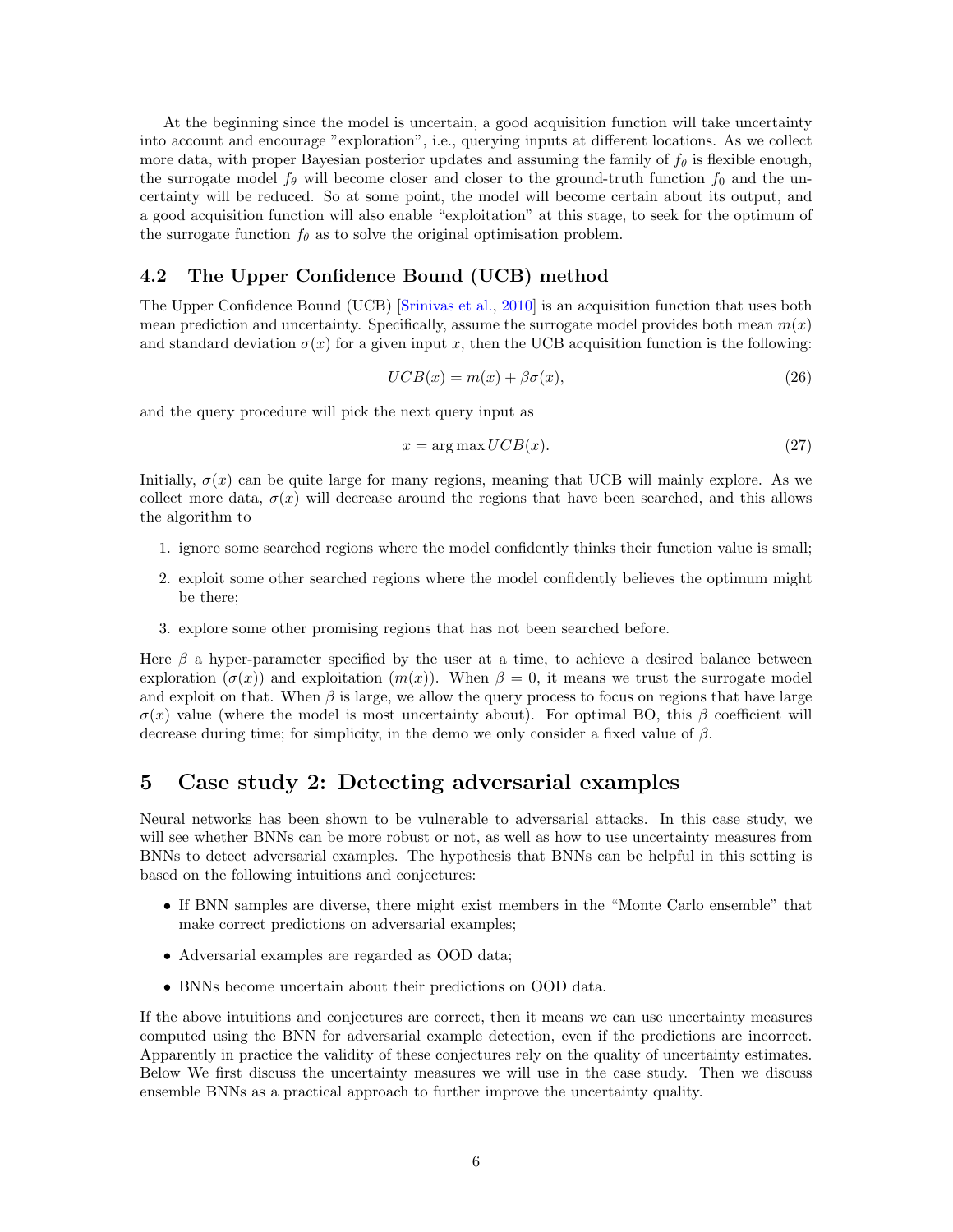#### 5.1 Uncertainty measures

We consider two types of uncertainty, using coin flipping as a running example:

- Epistemic uncertainty: also named model uncertainty, this is the uncertainty due to lack of knowledge, and thus can be reduced by collecting more data. For example, by flipping a coin multiple times, we become more and more certain about whether the coin is fair or bent;
- Aleatoric uncertainty: also named data uncertainty, this is the uncertainty regarding the stochasticity of individual experimental outcome, which is non-reducible. For example, even if we are 100% sure about that the coin is fair, we are still unsure about whether the next coin flip result will be head or tail.

These two type of uncertainty, when summed, returns the total uncertainty, i.e.,

total uncertainty  $=$  epistemic uncertainty  $+$  aleatoric uncertainty.

Quantitatively speaking, Shannon entropy is a commonly used measure to express uncertainty. For a categorical distribution  $p = (p_1, ..., p_K)$  with  $\sum_{k=1}^{K} p_k = 1$ , the entropy is defined as

$$
\mathbb{H}[p] = -\sum_{c=1}^{C} p_c \log p_c.
$$
\n(28)

We can show that  $\mathbb{H}[p]$  is maximised when  $p_c = 1/C$ , i.e., each category has equal probability, and in this case we are very uncertain about the sampling outcome. On the other hand,  $\mathbb{H}[p] = 0$  when  $p_c = 1$  for a particular  $c \in \{1, ..., C\}$ , meaning that the sampling outcome will be c for 100% of the time (thus certain). In other words, higher entropy means we are more uncertain, and vice versa.

For BNNs applied to classification tasks, we can also compute uncertainty based on entropyrelated measures. Recall that the Bayesian predictive distribution is

$$
p(y^*|x^*, D) = \int p(y^*|x^*, \theta)p(\theta|D)d\theta.
$$
\n(29)

In classification case  $p(y^*|x^*, D)$  is a categorical distribution, which means we can compute its entropy as to measure total uncertainty:

$$
\mathbb{H}[y^*|x^*,D] = \mathbb{H}[p(y^*|x^*,D)] = -\sum_{c=1}^C p(y^* = c|x^*,D) \log p(y^* = c|x^*,D). \tag{30}
$$

But also notice that for each sample  $\theta \sim p(\theta|D)$ ,  $p(y^*|x^*, \theta)$  is also a categorical distribution for which we can also compute its entropy. This enables us to compute the conditional entropy as to measure aleatoric uncertainty:

$$
\mathbb{E}_{p(\theta|D)}[\mathbb{H}[y^*|x^*,\theta]] = \mathbb{E}_{p(\theta|D)}[\mathbb{H}[p(y^*|x^*,\theta)]] = \mathbb{E}_{p(\theta|D)}[-\sum_{c=1}^C p(y^* = c|x^*,\theta)\log p(y^* = c|x^*,\theta)].
$$
\n(31)

The intuition for conditional entropy being a measure for aleatoric uncertainty is as follows. When the posterior  $p(\theta|D)$  becomes a delta mass, there is no epistemic uncertainty as we are now certain about the weight parameters. Even so,  $p(y^*|x^*, \theta)$  for  $\theta$  evaluated at the posterior mode can still have non-zero probability for multiple categories, which is especially the case when label noise exists (thus having non-zero aleatoric uncertainty). In this case the conditional entropy is greater than zero and can be used as a measure for aleatoric uncertainty.

As for epistemic uncertainty, from the relationship between total, epistemic and aleatoric uncertainty, we can compute it as "epistemic uncertainty = total uncertainty - aleatoric uncertainty". It terms out that this is related to the mutual information between  $y^*$  and  $\theta$ :

$$
\mathbb{I}[y^*; \theta | x^*, D] = \mathbb{H}[y^* | x^*, D] = \mathbb{H}[p(y^* | x^*, D)] - \mathbb{E}_{p(\theta | D)}[\mathbb{H}[y^* | x^*, \theta]].
$$
\n(32)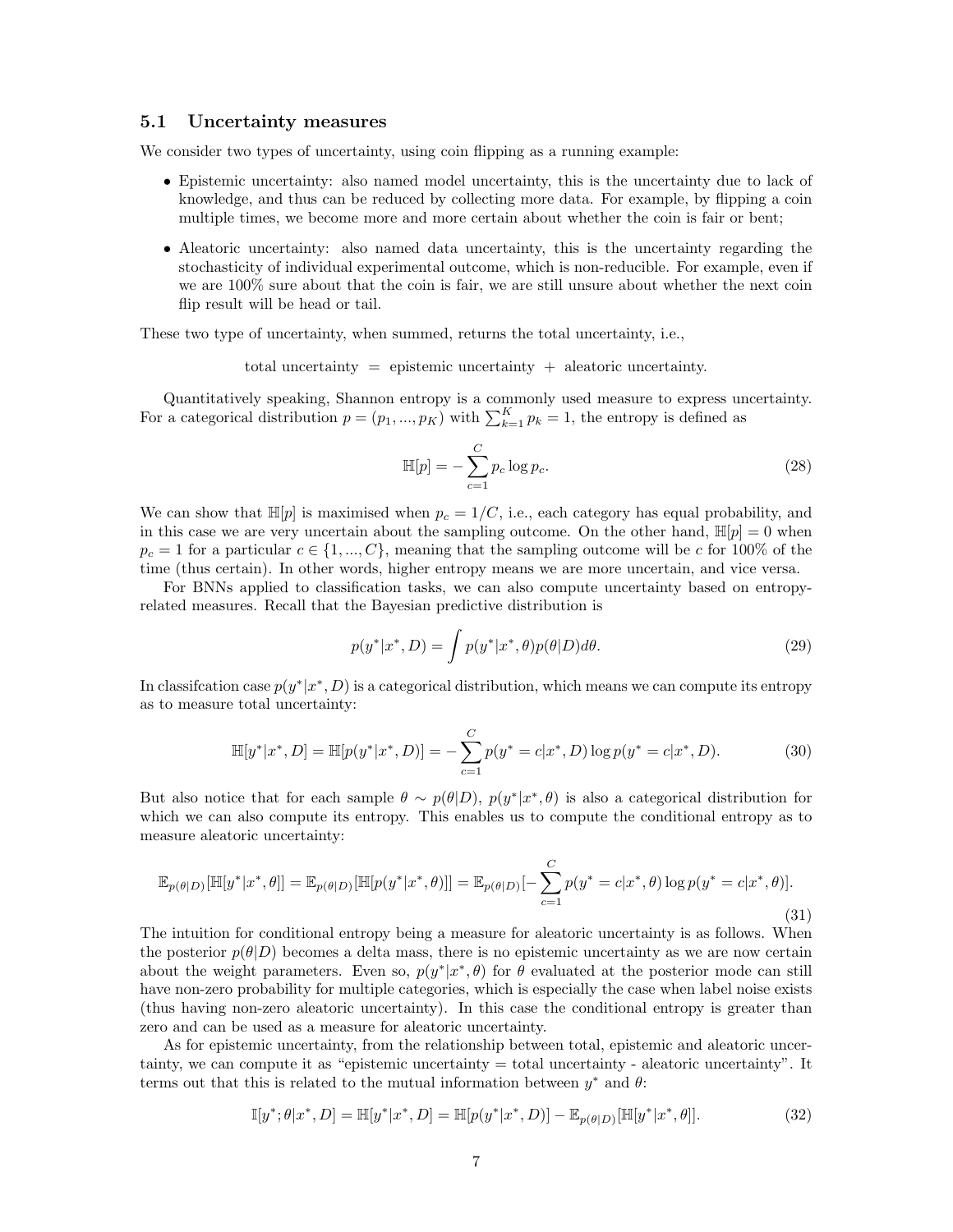One can show that this mutual information can be re-written as

$$
\mathbb{I}[y^*; \theta | x^*, D] = \mathbb{E}_{p(y^* | x^*, D)}[KL[p(\theta | y^*, x^*, D) || p(\theta | D)]].
$$
\n(33)

which tells us in (the model's) expectation, how much the posterior will be updated given a new observation  $(x^*, y^*)$ . Notice that to reduce the epistemic uncertainty of a BNN, one can supply new datapoints at input locations that the network are uncertain about their outputs. As the reduction of epistemic uncertainty is conducted by making the posterior more concentrated, having higher mutual information typically means that the network expects to have higher epistemic uncertainty reduction if we supply  $(x^*, y^*)$  as a new observation, which also indicate that currently the network has high epistemic uncertainty about the output value at  $x^*$ .

The above discussed uncertainty measures have been used not only for OOD detection but also for sequential decision making, including acquisition function design in active learning and Bayesian optimisation. Interested readers are refer to e.g., [\[Houlsby et al.,](#page-8-5) [2011;](#page-8-5) [Hern´andez-Lobato et al.,](#page-8-6) [2014;](#page-8-6) [Gal et al.,](#page-8-7) [2017\]](#page-8-7) for further readings.

#### 5.2 Ensemble BNNs

BNNs can be combined with ensemble methods [\[Lakshminarayanan et al.,](#page-8-8) [2017\]](#page-8-8) to get a better performance; indeed the winner solutions of the NeurIPS 2021 Approximate Inference in BDL competition<sup>[1](#page-7-0)</sup> are based on ensembling BNNs. In short, one just train multiple BNNs (e.g., with MFVI) independently with different random initialisations, and then ensemble them together to produce the predictive distribution. In math, this means we fit a number of approximate posteriors  $q_s(\theta), s = 1, ..., S$ , and in prediction time, compute the predictive distribution by

$$
p(y^*|x^*, D) \approx \frac{1}{SK} \sum_{s=1}^{S} \sum_{k=1}^{K} p(y^*|x^*, \theta_{sk}), \quad \theta_{sk} \sim q_s(\theta). \tag{34}
$$

One can show that this approach also performs variational inference and the training objectives of these networks can also be combined to provide a valid lower-bound to the marginal log-likelihood  $\log p(D)$ . To see this, consider the following "augmented prior":

$$
p(\theta, s) = p(\theta)p(s), \quad p(s) = \text{Uniform}(\{1, ..., S\}).
$$
\n(35)

One can show that this "augmented model"  $p(D|\theta)p(\theta)p(s)$  preserves the marginal likelihood:

$$
\sum_{s=1}^{S} \int p(D|\theta)p(\theta)p(s)d\theta = \int p(D|\theta)p(\theta)d\theta = p(D). \tag{36}
$$

This also allows us to define an ELBO based on this "augmented model"  $p(D|\theta)p(\theta)p(s)$  and an approximate posterior  $q(\theta, s)$ . In particular, if we define

$$
q(\theta, s) = p(s)q(\theta|s), \quad q(\theta|s) = q_s(\theta), \tag{37}
$$

Then the ELBO can be written as

$$
\log p(D) \ge L = \mathbb{E}_{q(\theta,s)}[\log p(D|\theta)] - KL[q(\theta,s)||p(\theta)p(s)]
$$
  
= 
$$
\frac{1}{S} \sum_{s=1}^{S} \left[ \mathbb{E}_{q_s(\theta)}[\log p(D|\theta)] - KL[q_s(\theta)||p(\theta)] \right] = \frac{1}{S} \sum_{s=1}^{S} ELBO(q_s, D)
$$
 (38)

Since the variational parameters (e.g., mean & log variance of the mean-field Gaussian) for different  $q_s(\theta)$  are independent to each other, this means instead of training all S BNNs together with the above variational lower-bound  $L$ , one can simply train each of them independently using the ELBO objective  $ELBO(q_s, D)$ .

<span id="page-7-0"></span> $1$ [https://izmailovpavel.github.io/neurips\\_bdl\\_competition/](https://izmailovpavel.github.io/neurips_bdl_competition/)